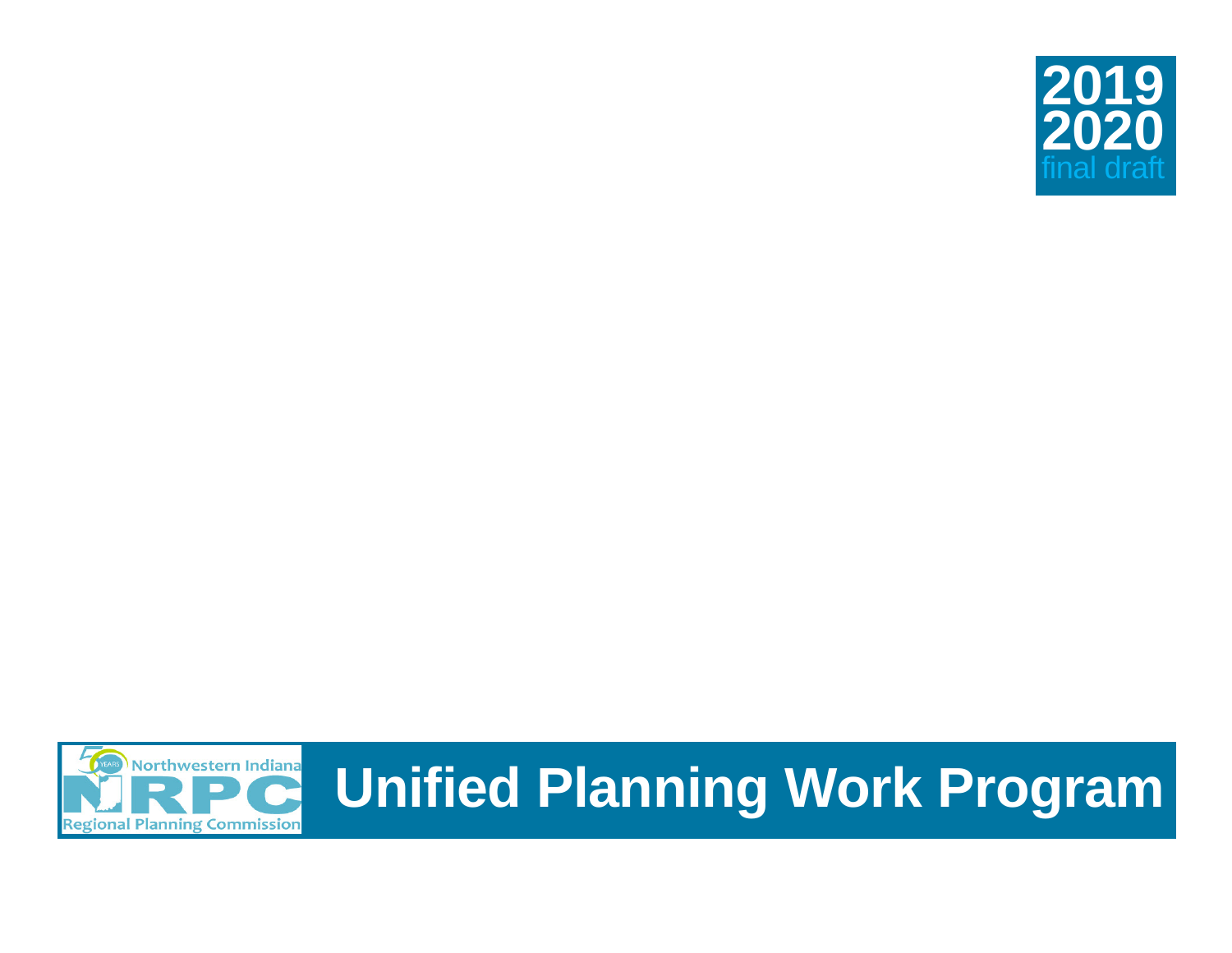# **2019 UPWP Amendment 1**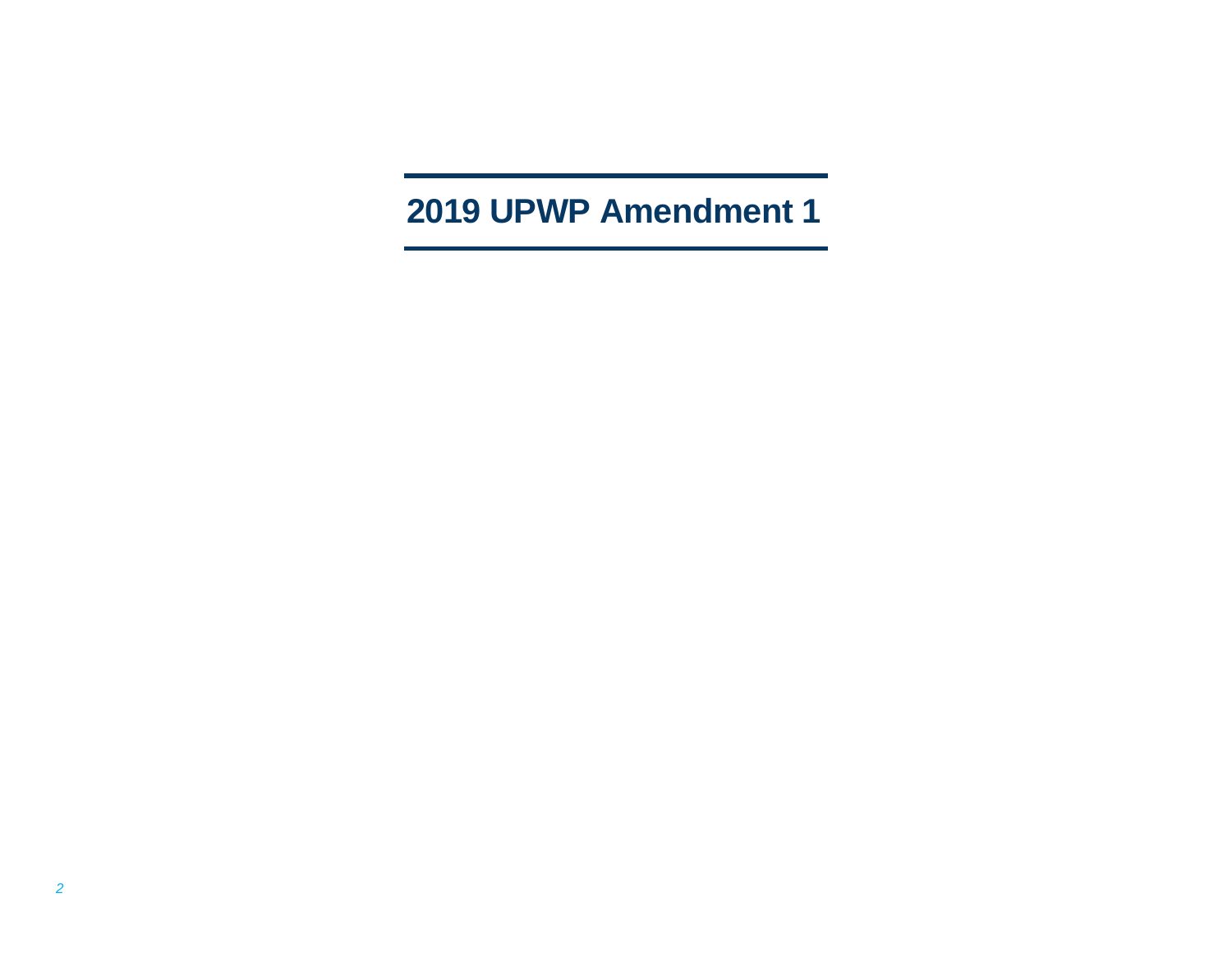### **Table of Contents**

| defined. |  |
|----------|--|
|          |  |
|          |  |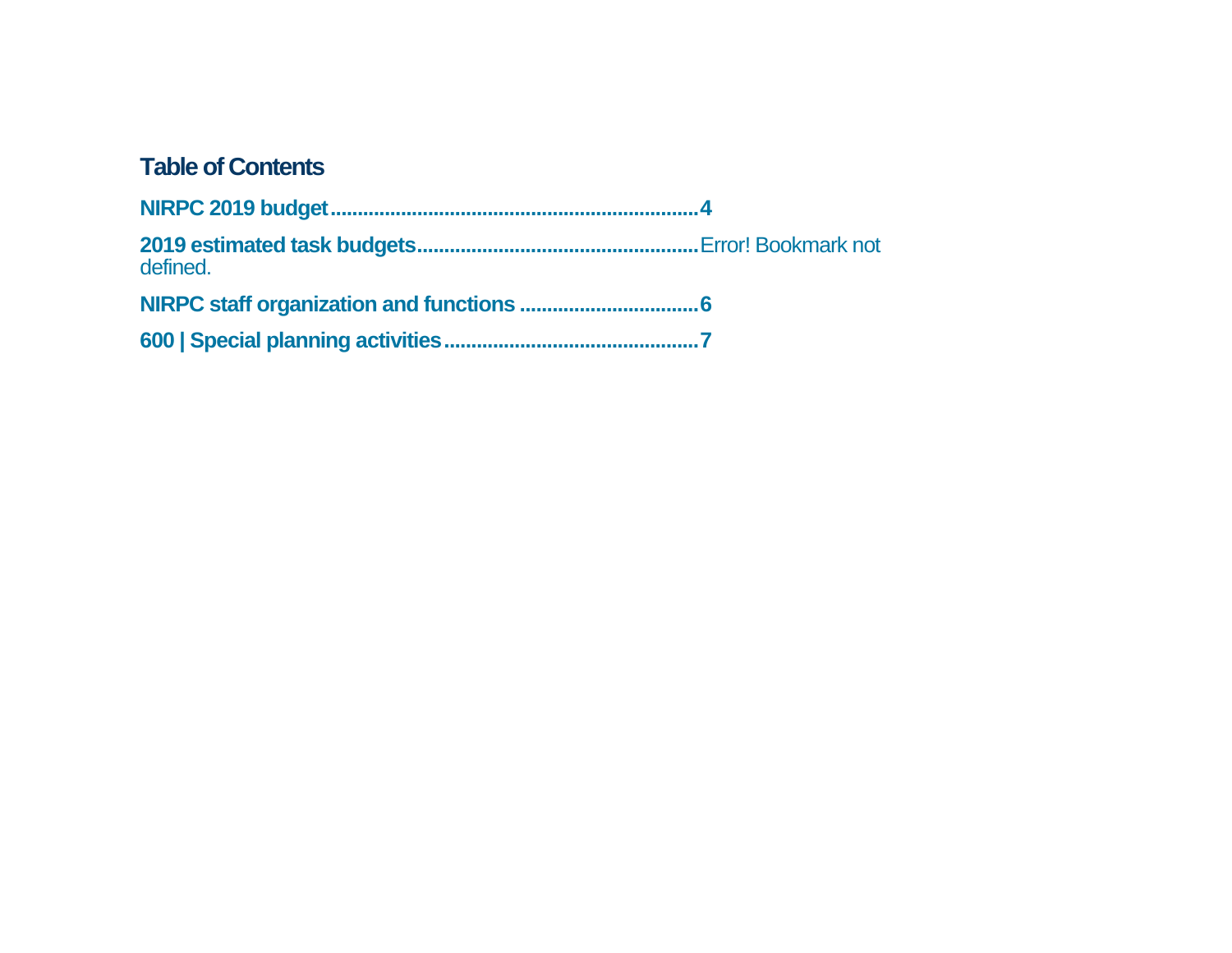# <span id="page-3-0"></span>**NIRPC budget**

|                                                               |                        |                  |                  |                          |                       |                          | <b>Transportation</b> |                        |                 |          |          |                  |                           |             |                |          |           |      | <b>Environment</b> |                |                                     | <b>Communication Finance</b>                                                       |              |                      |                |           |                             |      | Administration |          |                |               | E      |
|---------------------------------------------------------------|------------------------|------------------|------------------|--------------------------|-----------------------|--------------------------|-----------------------|------------------------|-----------------|----------|----------|------------------|---------------------------|-------------|----------------|----------|-----------|------|--------------------|----------------|-------------------------------------|------------------------------------------------------------------------------------|--------------|----------------------|----------------|-----------|-----------------------------|------|----------------|----------|----------------|---------------|--------|
| 2019                                                          |                        |                  |                  |                          |                       |                          | <b>Trey Wads</b>      | Biciur<br>elle<br>Gabr | മ<br>Char       | å<br>Ξ   | LĪ       | Kimball<br>Peter | Waddell<br>$\overline{e}$ | ye<br>Scott | 의              |          |           |      | Kathy              | ᆓ              | Educato<br>rdinator<br>Env.<br>Coor | Smith<br>John                                                                      | $\sqrt{2}$   | m<br><b>GU</b><br>និ | $\circ$        | Allen Han | Talaya                      | Lisa | Ξ              |          | Bro<br>Carolyn | Eklu<br>Candi | Ŝ<br>≧ |
|                                                               | <b>UPWP</b><br>section | Staff cost       | Total<br>task    | Federal<br>share         | <b>NIRPC</b><br>share | Non-NIRPC<br>share / in- |                       |                        |                 |          |          |                  |                           |             |                |          |           |      |                    |                |                                     |                                                                                    |              |                      |                |           |                             |      |                |          |                |               |        |
|                                                               |                        |                  | cost             |                          |                       | kind value               |                       |                        |                 |          |          |                  |                           |             |                |          |           |      |                    |                |                                     |                                                                                    |              |                      |                |           |                             |      |                |          |                |               |        |
| Administration and public participation                       |                        |                  |                  |                          |                       |                          |                       |                        |                 |          |          |                  |                           |             |                |          |           |      |                    |                |                                     |                                                                                    |              |                      |                |           |                             |      |                |          |                |               |        |
| Planning management + administration                          | 19-100.1               | 234,101          | 284,101          | 227,281                  | 56,820                | $\sim$                   | 1066                  |                        |                 |          |          |                  |                           |             |                |          |           |      | 492                |                |                                     |                                                                                    |              | 164                  |                |           |                             |      | 164            | 328      |                |               |        |
| Public participation + communication tools                    | 19-100.2               | 156,570          | 156,570          | 125,256                  | 31,314                | $\sim$                   |                       |                        |                 |          |          |                  |                           |             | $\Omega$       |          |           |      |                    |                |                                     | 771                                                                                | 1312         | $\Omega$             |                |           | $\Omega$                    |      | 164            | 82       |                |               |        |
| Title VI program management                                   | 19-100.3               | 5,300            | 5,300            | 4,240                    | 1,060                 | $\sim$                   |                       | $\Omega$               | $\Omega$        |          |          |                  |                           |             | $\overline{0}$ |          |           |      |                    |                |                                     | $\Omega$                                                                           | $\mathsf{R}$ | 01                   |                |           | $\mathbf{0}$                |      |                |          |                |               |        |
| Environmental Justice program management 19-100.4             |                        | 5,300            | 5,300            | 4,240                    | 1,060                 | $\sim$                   |                       | $\Omega$               | $\Omega$        |          |          |                  |                           |             | $\overline{0}$ |          |           |      |                    |                |                                     | $\Omega$                                                                           | 82           | -01                  |                |           | $\mathbf{0}$                |      |                | -01      |                |               |        |
| ADA program management                                        | 19-100.5               | 13,550           | 13,550           | 10,840                   | 2,710                 | $\sim$                   | ി                     | $\Omega$               | $\Omega$        | $\Omega$ | $\Omega$ | n.               | $\Omega$                  | n.          | $\overline{0}$ | $\Omega$ | $\Omega$  |      | $\Omega$           | $\Omega$       |                                     | $\Omega$                                                                           | <b>82</b>    | $\circ$              | $\Omega$       | 82        | 0                           |      | $\Omega$       | $\Omega$ |                |               |        |
| UPWP development and management                               | 19-100.6               | 46,810           | 46,810           | 37,448                   | 9,362                 | $\sim$                   | 164                   | $\overline{0}$         | $\Omega$        | $\Omega$ |          | $\Omega$         |                           |             | $\Omega$       |          | $\Omega$  |      |                    |                |                                     |                                                                                    |              | 164                  |                |           | 0                           |      | 0              | 164      |                |               |        |
| Total costs for task group                                    |                        | 461,633          | 511,633          | 409,306                  | 102,327               | $\sim$                   |                       |                        |                 |          |          |                  |                           |             |                |          |           |      |                    |                |                                     |                                                                                    |              |                      |                |           |                             |      |                |          |                |               |        |
| Data collection + analysis                                    |                        |                  |                  |                          |                       |                          |                       |                        |                 |          |          |                  |                           |             |                |          |           |      |                    |                |                                     |                                                                                    |              |                      |                |           |                             |      |                |          |                |               |        |
| Transportation data collection                                | 19-200.1<br>19-200.2   | 163,313          | 163,313          | 130,650                  | 32,663                | $\sim$                   |                       |                        | -01<br>$\Omega$ | $\Omega$ |          | 164<br>164       | 1640                      | 82<br> 82   | 01<br>$\Omega$ | 1640     | 1640<br>n |      | $\Omega$           |                | $\Omega$                            |                                                                                    |              | $\Omega$<br>01       |                |           | $\vert 0 \vert$<br>$\Omega$ |      | $\Omega$       | n<br>ി   |                |               |        |
| Planning data analsis + forecasts                             | 19-200.3               | 19,101<br>82,044 | 19,101<br>82,044 | 15,281<br>65,635         | 3,820<br>16,409       | $\sim$<br>$\sim$         |                       | - 01                   | $\Omega$        | $\Omega$ |          | 1148             |                           | $\Omega$    | $\overline{0}$ |          | $\Omega$  |      | n.                 | $\Omega$       | $\Omega$                            | $\Omega$                                                                           |              | 01                   |                |           | $\Omega$                    |      | $\Omega$       | -01      |                |               |        |
| GIS support services<br>Performance-based planning activities | 19-200.4               | 29,521           | 29,521           | 23,617                   | 5,904                 | $\sim$                   |                       |                        | $\Omega$        | $\Omega$ |          |                  |                           | 328         | $\Omega$       |          |           |      |                    |                |                                     |                                                                                    |              | $\Omega$             |                |           | $\Omega$                    |      | $\Omega$       |          |                |               |        |
| Congestion management                                         | 19-200.5               | 22,141           | 22,141           | 17,713                   | 4,428                 | $\sim$                   |                       |                        | $\Omega$        | $\Omega$ |          |                  |                           | 246         | $\Omega$       |          |           |      |                    |                | U                                   |                                                                                    |              | $\Omega$             |                |           |                             |      | $\Omega$       |          |                |               |        |
| Travel demand modeling                                        | 19-200.6               | 22,141           | 22,141           | 17,713                   | 4,428                 | $\sim$                   |                       |                        | $\Omega$        |          |          |                  |                           | 246         |                |          |           |      |                    |                |                                     |                                                                                    |              | ി                    |                |           |                             |      |                |          |                |               |        |
| Air quality conformity                                        | 19-200.7               | 22,141           | 22,141           | 17,713                   | 4,428                 | $\sim$                   |                       |                        |                 |          |          |                  |                           | 246         |                |          |           |      |                    |                |                                     |                                                                                    |              |                      |                |           |                             |      |                |          |                |               |        |
| Total costs for task group                                    |                        | 360,401          | 360,401          | 288,321                  | 72,080                | $\sim$                   |                       |                        |                 |          |          |                  |                           |             |                |          |           |      |                    |                |                                     |                                                                                    |              |                      |                |           |                             |      |                |          |                |               |        |
| Short-range planning                                          |                        |                  |                  |                          |                       |                          |                       |                        |                 |          |          |                  |                           |             |                |          |           |      |                    |                |                                     |                                                                                    |              |                      |                |           |                             |      |                |          |                |               |        |
| TIP development                                               | 19-300.1               | 82,569           | 82,569           | 66,055                   | 16,514                | $\sim$                   |                       |                        | 820             |          |          |                  |                           |             |                |          |           |      |                    |                |                                     |                                                                                    |              |                      |                |           |                             |      |                |          |                |               |        |
| TIP management                                                | 19-300.2               | 94,622           | 94,622           | 75,698                   | 18,924                | $\sim$                   |                       | n.                     | 820             | $\Omega$ |          |                  |                           |             | $\Omega$       |          |           |      |                    |                |                                     |                                                                                    |              |                      |                |           | $\Omega$                    |      | $\cap$         |          |                | 246           |        |
| Environmental red flag investigations                         | 19-300.3               | 7,321            | 7,321            | 5,857                    | 1,464                 | $\sim$                   | $\Omega$              | $\Omega$               | $\Omega$        | $\Omega$ |          |                  |                           |             | $\Omega$       | $\Omega$ | $\Omega$  |      | $\Omega$           | 41             | $\overline{0}$                      | $\Omega$                                                                           |              | $\Omega$             |                |           | $\Omega$                    |      | $\Omega$       | -01      |                | 82            |        |
| Total costs for task group                                    |                        | 184,511          | 184,511          | 147,609                  | 36,902                | $\sim$                   |                       |                        |                 |          |          |                  |                           |             |                |          |           |      |                    |                |                                     |                                                                                    |              |                      |                |           |                             |      |                |          |                |               |        |
| Long-range planning                                           |                        |                  |                  |                          |                       |                          |                       |                        |                 |          |          |                  |                           |             |                |          |           |      |                    |                |                                     |                                                                                    |              |                      |                |           |                             |      |                |          |                |               |        |
| 2050 CRP development                                          | 19-400.1               | 288,378          | 288,349          | 230,679                  | 57,670                | $\sim$                   | 410                   | 984                    | 0               |          | 984      |                  |                           | 164         | 164            |          |           |      | 328                | 41             |                                     |                                                                                    |              |                      |                |           |                             |      |                |          |                |               |        |
| CRP implementation                                            | 19-400.2               | 74,081           | 74,081           | 59,265                   | 14,816                | $\sim$                   |                       | 492                    | $\Omega$        | $\Omega$ | 164      |                  |                           |             | $\Omega$       |          | $\Omega$  | 1640 |                    |                | $\Omega$                            | $\Omega$                                                                           |              | ി                    |                |           | $\Omega$                    |      | $\Omega$       | ារ       |                |               |        |
| Environmental linkages planning                               | 19-400.3               | 12,053           | 12,053           | 9,643                    | 2,411                 | $\sim$                   |                       |                        | $\Omega$        | $\Omega$ |          |                  |                           |             | $\Omega$       |          |           |      |                    |                | $\Omega$                            | $\Omega$                                                                           |              | $\Omega$             |                |           | $\Omega$                    |      | $\Omega$       | $\Omega$ |                | 246           |        |
| Regional land use planning                                    | 19-400.4               | 69,567           | 69,567           | 55,653                   | 13,913                | $\sim$                   |                       | 164                    | 0               | $\Omega$ | 492      |                  |                           |             | $\Omega$       |          |           |      |                    | $\overline{0}$ | ٥l                                  | $\Omega$                                                                           |              | $\circ$              |                |           | 0                           |      | 0              | 164      |                |               |        |
| Surface transportation planning                               | 19-400.5               | 50,458           | 50,458           | 40,366                   | 10,092                | $\sim$                   |                       |                        |                 |          |          | 164              |                           | 246         |                |          |           |      |                    |                |                                     |                                                                                    |              | $\Omega$             |                |           | $\overline{0}$              |      | $\Omega$       | 328      |                |               |        |
| Total costs for task group                                    |                        | 494,538          | 494,509          | 395,607                  | 98,902                | $\sim$                   |                       |                        |                 |          |          |                  |                           |             |                |          |           |      |                    |                |                                     |                                                                                    |              |                      |                |           |                             |      |                |          |                |               |        |
| <b>Multi-modal planning</b>                                   |                        |                  |                  |                          |                       |                          |                       |                        |                 |          |          |                  |                           |             |                |          |           |      |                    |                |                                     |                                                                                    |              |                      |                |           |                             |      |                |          |                |               |        |
| Active transportation planning                                | 19-500.1               | 179,824          | 179,824          | 143,859                  | 35,965                | $\sim$                   |                       |                        |                 |          |          |                  |                           |             |                |          |           |      |                    |                |                                     |                                                                                    |              |                      |                |           |                             |      |                | 246      |                |               |        |
| Transit planning                                              | 19-500.2               | $\sim$           | $\sim$           | $\overline{\phantom{a}}$ | $\sim$                | $\sim$                   |                       |                        |                 |          |          |                  |                           |             |                |          |           |      |                    |                |                                     |                                                                                    |              |                      |                |           |                             |      |                |          |                |               |        |
| Total costs for task group                                    |                        | 179,824          | 179,824          | 143,859                  | 35,965                | $\sim$                   |                       |                        |                 |          |          |                  |                           |             |                |          |           |      |                    |                |                                     |                                                                                    |              |                      |                |           |                             |      |                |          |                |               |        |
| Total budget for PL / 5303 + match                            |                        | 1,680,907        | 1,730,878        | 1,384,702                | 346,176               | $\sim$                   | 1640                  | 1640                   | 1640            | 1640     | 1640     | 1640             | 1640                      | 1640        | 164            | 1640     | 1640      | 1640 | 820                | 82             |                                     | 771                                                                                | 1558         | 328                  | $\overline{0}$ | 82        | <b>O</b>                    |      | 328            | 1312     | 0              | 574           |        |
| PL / 5303 + match per MPO Council distribution                |                        |                  | 1,731,691        | 1,385,353                | 346,338               | 200,023                  |                       |                        |                 |          |          |                  |                           |             |                |          |           |      |                    |                |                                     | ^# of staff time billed to PL + 5303 across all metropolitan planning activities ^ |              |                      |                |           |                             |      |                |          |                |               |        |
| Unprogrammed PL / 5303 + needed match to program PL / 5303    |                        |                  | 814              | 651                      | 163                   |                          |                       |                        |                 |          |          |                  |                           |             |                |          |           |      |                    |                |                                     |                                                                                    |              |                      |                |           |                             |      |                |          |                |               |        |
| <b>Special planning activities</b>                            | 19-600.1               |                  |                  |                          |                       |                          |                       |                        |                 |          |          |                  |                           |             |                |          |           |      | 82                 |                | 820                                 |                                                                                    |              |                      |                |           |                             |      |                |          |                |               |        |
| Air quality + education (FY 2019 CMAQ)                        |                        | $\sim$           | 450,000          | 360,000<br>360,000       | $\sim$<br>$\sim$      | 90,000<br>90,000         |                       |                        |                 |          |          |                  |                           |             |                |          |           |      |                    |                |                                     |                                                                                    |              |                      |                |           |                             |      |                |          |                |               |        |
| Total budget + match                                          |                        |                  | 450,000          |                          |                       |                          |                       |                        |                 |          |          |                  |                           |             |                |          |           |      |                    |                |                                     |                                                                                    |              |                      |                |           |                             |      |                |          |                |               |        |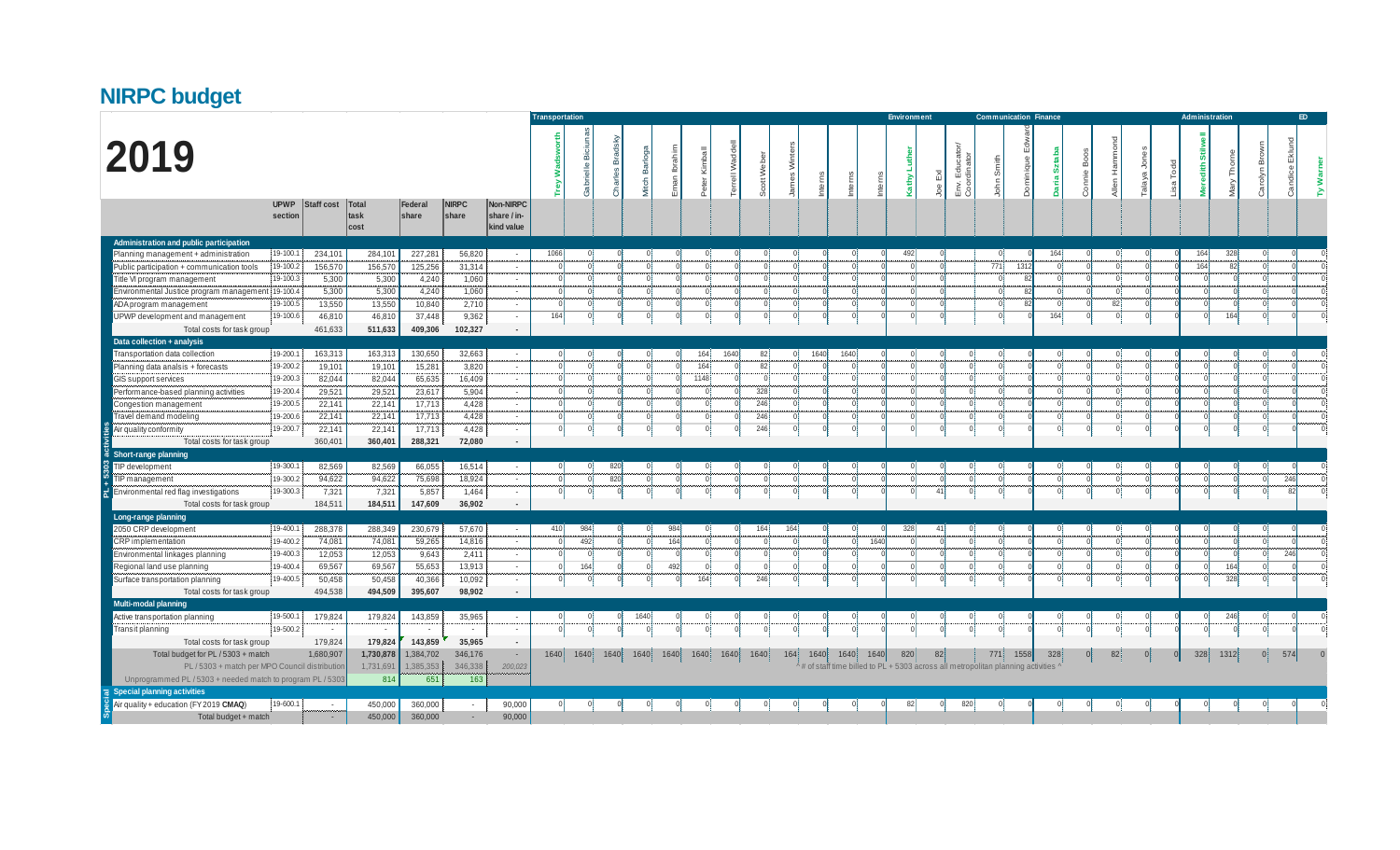| Task group name                         | <b>UPWP</b><br>section | <b>Funding</b><br>source | <b>Total task</b><br>cost | <b>Federal</b><br>share | <b>Total</b><br>match<br>req'd | <b>NIRPC</b><br>match    | <b>Non-NIRPC</b><br>/ in-kind |
|-----------------------------------------|------------------------|--------------------------|---------------------------|-------------------------|--------------------------------|--------------------------|-------------------------------|
| Administration and public participation | 19-100                 | PL/5303                  | 511,633                   | 409,306                 | 102,327                        | 102,327                  |                               |
| Data collection + analysis              | 19-200                 |                          | 360,401                   | 288,321                 | 72,080                         | 72,080                   |                               |
| Short-range planning                    | 19-300                 |                          | 184,511                   | 147,609                 | 36,902                         | 36,902                   |                               |
| Long-range planning                     | 19-400                 |                          | 494,509                   | 395,607                 | 98,902                         | 98,902                   |                               |
| Multi-modal planning                    | 19-500                 |                          | 179,824                   | 143,859                 | 35,965                         | 35,965                   |                               |
|                                         |                        | <b>PL/5303 total</b>     | 1,730,878                 | 1,384,702               | 346,176                        | 346,176                  | $\sim$                        |
| Special planning activities             | 19-600                 | <b>CMAQ</b>              | 450,000                   | 360,000                 | 90,000                         | $\overline{\phantom{a}}$ | 90,000                        |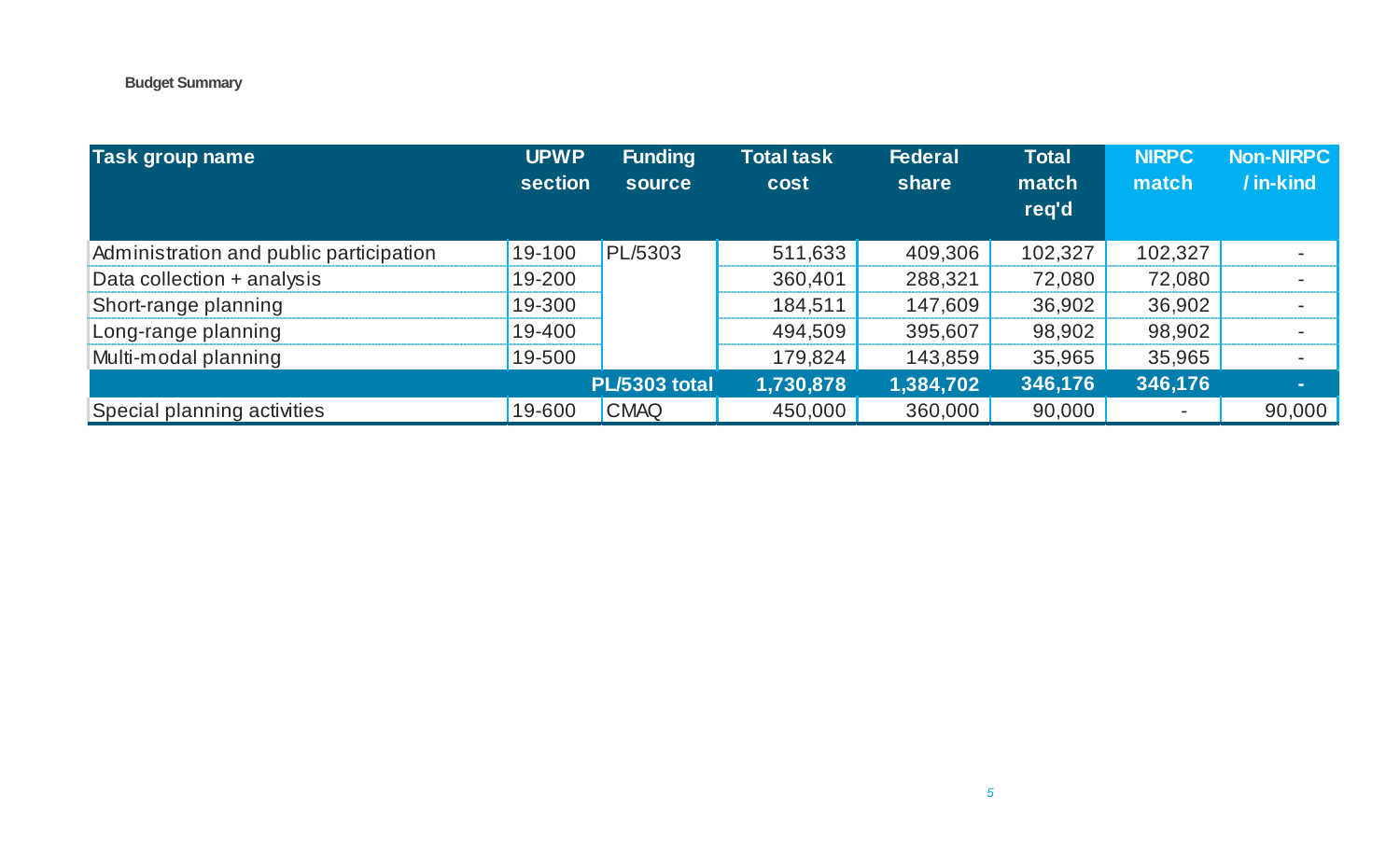#### *Executive Director:*

- *- Maintains Commission relationships*
- *- Oversees all program functions*
- *- Establishes internal policy*

#### *Administration team:*

- *- Human resources*
- *- Office management*
- *- Administrative support*

#### *Communication team:*

- *- Public participation*
- *- Graphics and documents*

#### *Environment team:*

- *- Air quality*
- *- Public education / outreach*
- *- Permitting evaluation*
- *- Alternative fuels*
- *- Watershed quality*
- *- Regional watershed planning*
- *- Water usage*
- *- Storm water public education*
- *- Great Lake Watershed Academy*
- *- Natural resources*
- *- Chicago Wilderness*
- *- Purdue Planning with Power*
- *- Environmental management planning*
- *- Transportation linkages*

#### *Finance team:*

- *- Finance and accounting*
- *- Sub-grantee oversight*

#### *Transportation team:*

- *- Long-range planning*
- *- Unified Planning Work Program*
- *- Transportation Improvement Program*
- *- Outreach and public involvement*
- *- Transit planning*
- *- Land use planning*
- *- Bicycle and pedestrian planning*
- *- Travel demand forecast modeling*
- *- Air quality conformity*
- *- Data collection and analysis*
- *- Demographics and population forecasts*
- *- Congestion management*
- *- Intelligent Transportation System planning*
- *- Safety and security planning*
- *- Geographic Information Systems planning*
- *- Freight planning*

<span id="page-5-0"></span>

 *Manager*

- **Dominique Edwards** *Public Participation Planner*

- **John Smith**  *Production Manager*

 *Analyst*

- **James Winters**  *Transit Planner*

- **Peter Kimball**  *Regional GIS Data Analyst*

- **Eman Ibrahim**  *Planning Manager* - **Terrell Waddell**  *Transportation Data Specialist* - **Scott Weber**  *Transportation Planner /* 



- **Lisa Todd**  *Procurement Coordinator*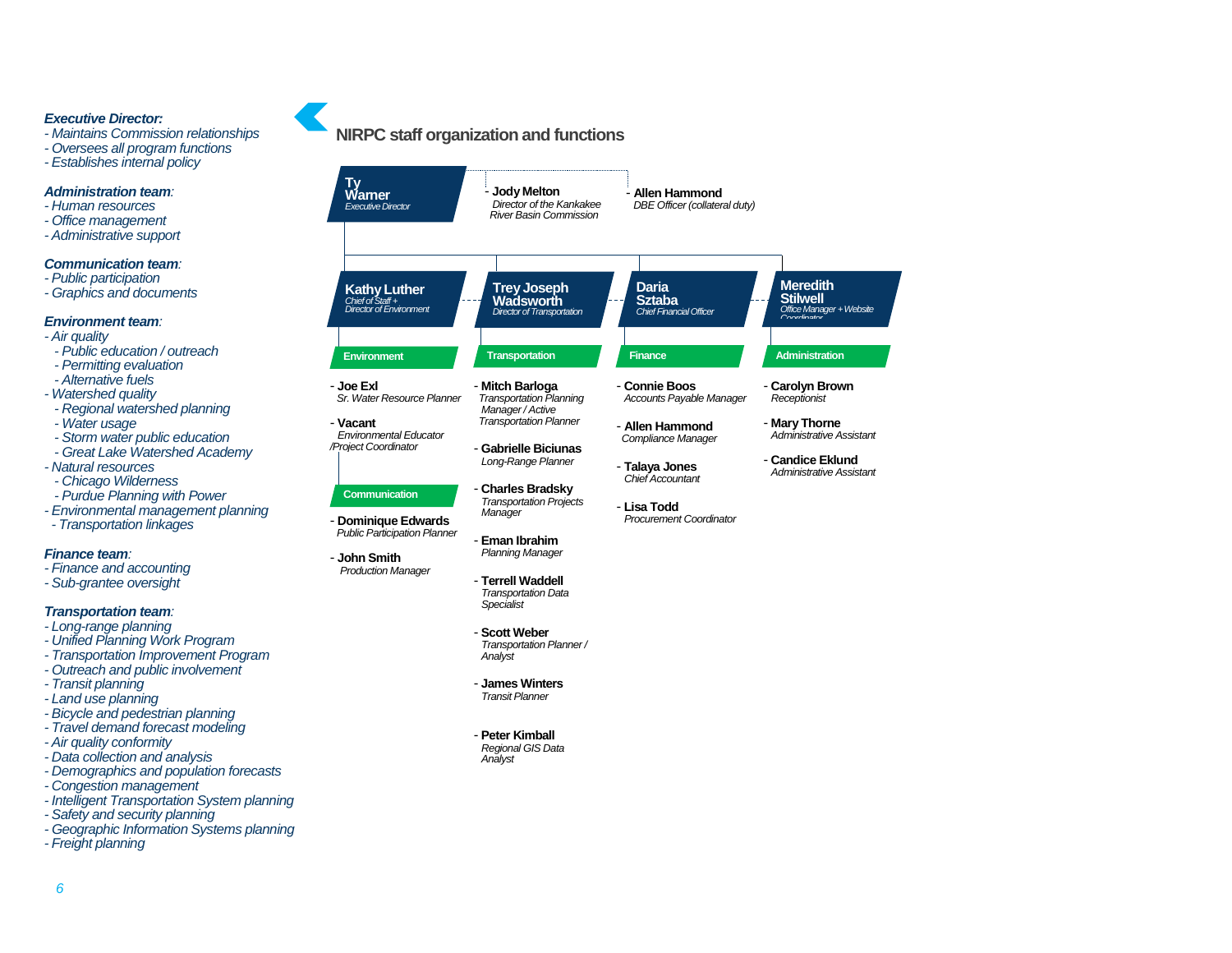## <span id="page-6-0"></span>**600 | Special planning activities**

#### *Program #: 19-600*

**2019 budget:**  \$360,000 CMAQ Local match  $$ 90,000 - Third Party-In-Kind$ **Total \$450,000**

#### *Program #: 20-600*

**2020 budget:**

Federal \$0<br>Local match \$0 Local match \$0<br>Total \$0 **Total \$0**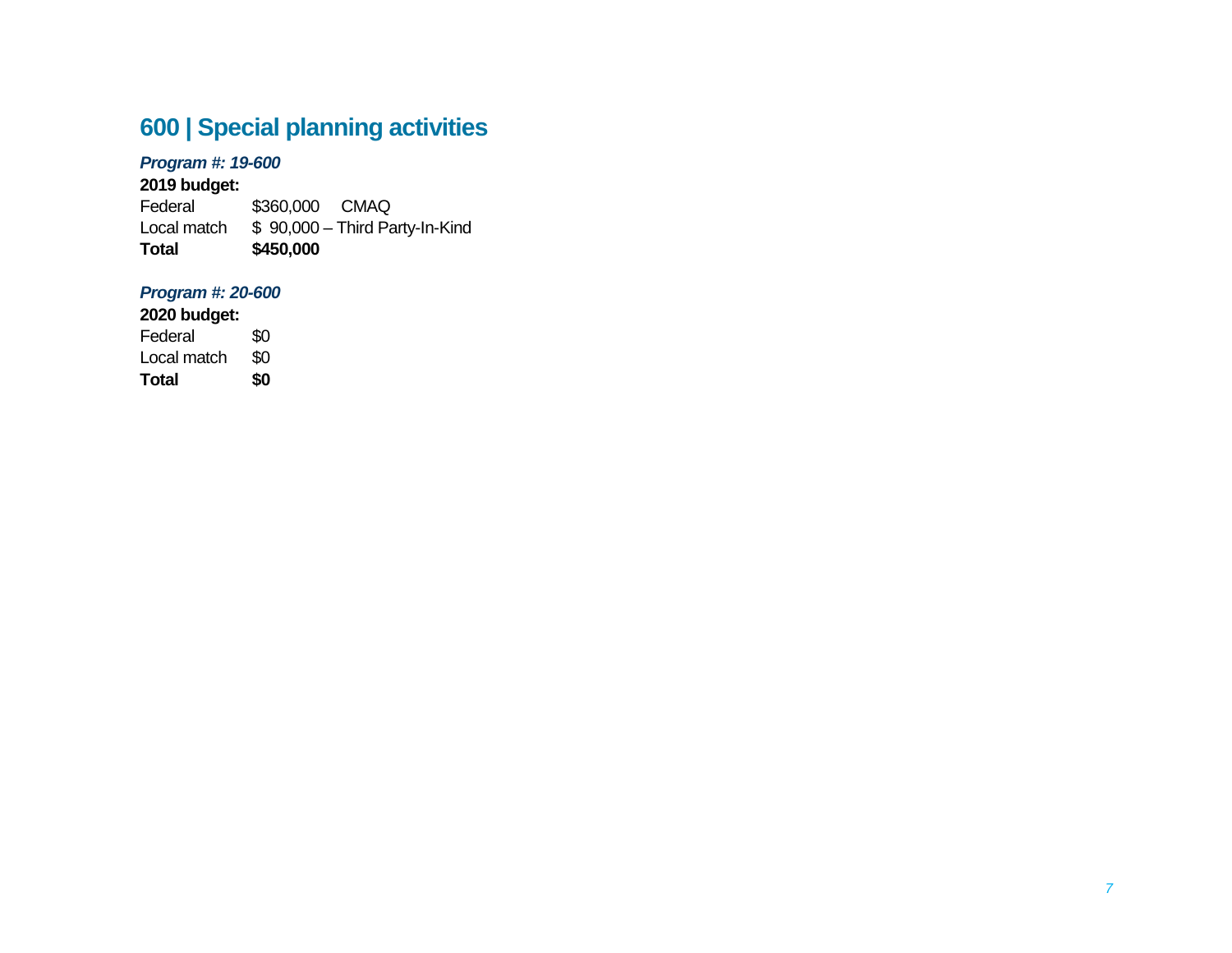- **Task lead** Kathy Luther
- **Task contributors** Rachel Veronesi and Mitch Barloga
- **Topical committee** Environmental Management and Policy Committee
- **Task status** Ongoing with TIP funding and affirmative CMAQ eligibility determinations
- Prior task accomplishments ٠ Media + marketing: newspaper, digital, radio, movie theater, newsletters and social media outreach to educate and inform the public.

NWI Clean Air, promote use of suburban bus, online carpool and vanpool matching, distributed 62,000 air quality education document holders. Exchanged 2,400 gas cans at household hazardous waste collection events. Participated in two Partners for Clean Air Events. Attended monthly EMPC meetings. Partners for Clean Air: distributed materials to promote antiidling. Developed Air Quality curriculum to be piloted at the Boys & Girls Club of Northwest Indiana in July 2018. Attended meetings with the Boys & Girls Club of Northwest Indiana to coordinate the implementation of the Air Quality curriculum Discussed partnering with Purdue University Northwest to develop Citizen Scientist Air Monitoring program and would like to include as many partners as possible. Discussed plans with Purdue University to be a part of their Environmental & Ecological Engineering Project in the Fall of 2018 -Spring 2018. Students are to create data/information specific to Lake Porter and LaPorte County and/or create/test particulate matter sensors for reliability and cost analysis.

#### **Tasks: Air Quality Education**

#### *Task objective:*

This multi-year program continues to develop and promote a highly visible, on-going effort to educate the residents of Lake, Porter, and LaPorte Counties concerning their personal choices and relationship to air quality, health and quality of life in the region. NIRPC will continue to work with public officials, public diesel fleet owners and operators, private sector decisionmakers, universities, educators, students, the media and the general public on the air quality issues in the region. The public education campaign is necessary to obtain public support, consensus and participation to achieve and maintain national air quality standards as designated in the Clean Air Act.

#### *Task description:*

*Elements + activities:*

• Media and Marketing:

o Utilize social media platforms such as Facebook, Twitter, and Instagram in addition to local college and community newspapers and magazines (digital and print), regional radio station remotes and commercials, marketing agencies, tv, movie theater on screen, SMS, NWI Clean Air monthly e-newsletter, NWI Clean Air Website and Air Quality survey (in 2021) to help with various forms of public outreach and education. This also includes professional promotion assistance of events and activities.

o Cross promote non-motorized transportation and transit programs such as assisting with the promotion of Bike on Trains, website assistance for Gary Public Transportation Corporation Broadway Metro Express, and new active transportation efforts in Lake, Porter, and LaPorte Counties.

• NWI Clean Air (NIRPC):

o Distribute 62,000 air quality education document holders to Clean Air Car Check's vehicle emission testing stations as well as to South Shore Clean Cities and NWI Clean Air (NIRPC) to assist with education and outreach.

o Exchange 2,400 gas cans at household hazardous waste collection events in Lake, Porter and LaPorte Counties. Advertising promotion will be used to increase the participation at these events.

o Participate and sponsor two Partners for Clean Air Events.

o Attend and participate in various events, programs and workshops related to environmental education and active transportation throughout the region.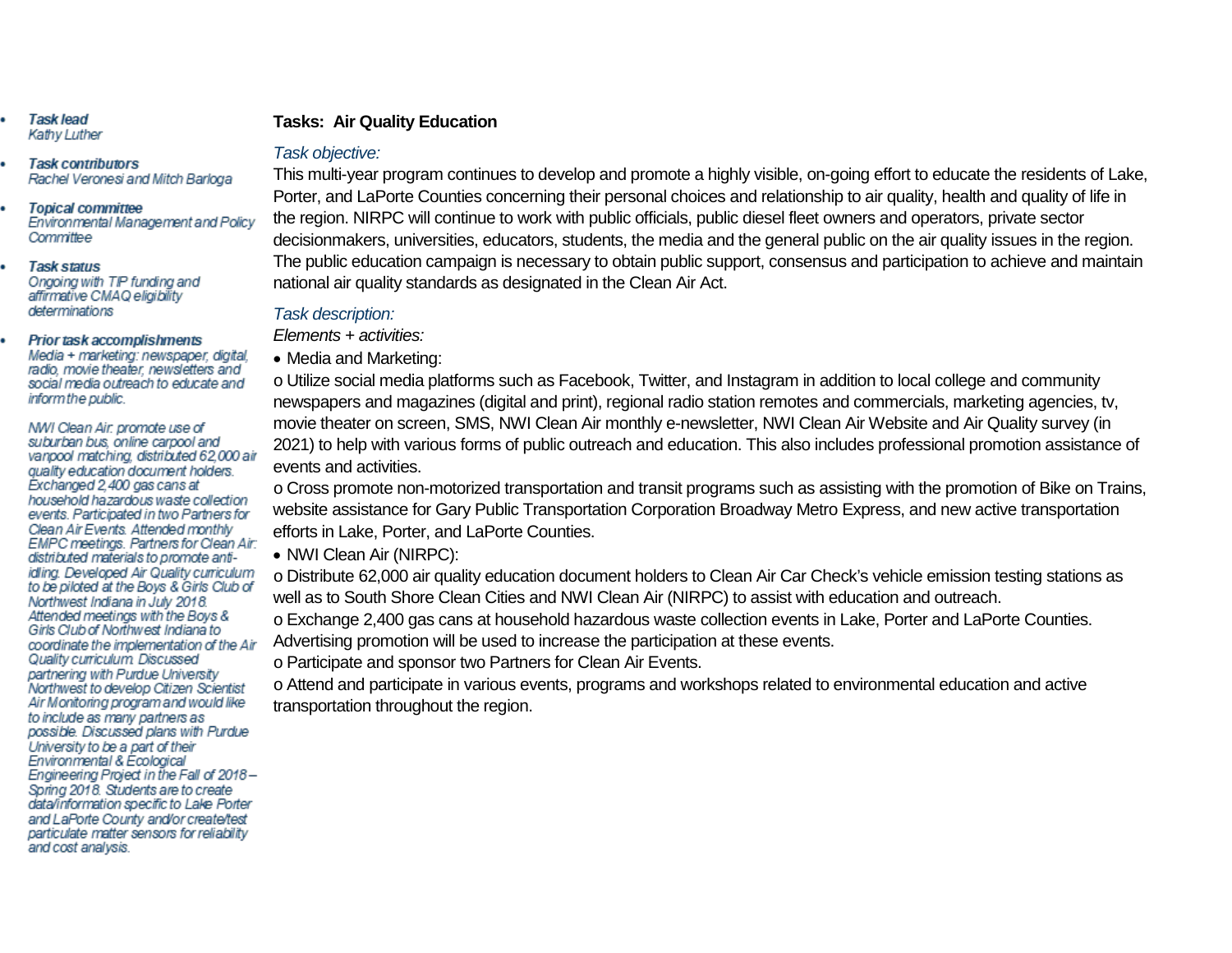- o Improve education and outreach efforts in Hispanic/Latino and African American communities, 18-34 year-old residents, those who have children in their household, and/or have a frequent or daily commute. Implement air quality curriculum at the Boys & Girls Club of Northwest Indiana in July 2018. Distribute promotional drawstring bags to students to encourage and remind them to care for the air.
- $\circ$  Integrate an air monitoring component into the air quality curriculum to empower school-aged students to improve our air and public health; requires the purchase of educational particulate matter sensor kits. These particulate matter sensors will also be used at various events.
- o Develop a citizen scientist air monitoring program which would include workshops in partnership with local colleges and community organizations and groups; requires the purchase/development of reliable bicycle or pedestrian air quality monitoring devices.
- o Partner with Purdue University's Environmental & Ecological Engineering Program. In the Fall of 2018 – Spring 2018, students will create air quality and/or non-motorized transportation data/information specific to Lake Porter and LaPorte County and/or create/test particulate matter sensors for reliability and cost analysis.

Update NWI Clean Air website which is to include non-motorized transportation and transit programs.

- o Create new education and outreach materials which are to include tabletop banner displays.
- o Assist South Shore Clean Cities emission reduction program at schools throughout northwest Indiana.
- Distribute at least 1,000 promotional lunch totes to promote anti-idling and reduce lunchtime driving.
- Partners for Clean Air (IDEM Northwest Regional Office and members such as local health departments and area businesses):
	- o Annually register as Gold member and report on commitments.
	- o Distribute at least 1,000 promotional lunch totes to promote anti-idling and reduce lunchtime driving.
	- o Manage Partners for Clean Air Facebook page.
- NWI Green Fleets:
	- o South Shore Clean Cities will operate the NWI Green Fleets Program.
	- o Provide individualized fleet emission assessments and reduction planning for up to 30 fleets.
	- o Provide a series of workshops/webinars and training related to clean air, clean fuels, and emission reduction technology.
	- o Report on Green Fleets at the Technical Planning Committee
	- o Operate an annual Green Fleets Award Program
- NWI Take Bike the Streets (Build-A-Bike, Safety Village, and Northern Lights Camp)
	- o Will promote environmental stewardship, foster intergenerational leadership and improve air quality/community health by focusing on non-motorized transportation and safety:

• *Prior task accomplishments cont. NWI Green Fleets: South Share Clean Cities contracted to operate NWI Green Fleets Program; provided individual fleet emission assessments and reduction planning for twenty-eight public and private fleet operators; assisted in implementing diesel retrofit bus heater program; and operated annual Green Fleet Award program.*

*Take Bike the Streets: Attended multiple events and meetings related to creating NWI Take Bike the Streets which includes Build-A-Bike and Safety Village programs and Northern Lights Camp in partnership with the Miller Arts and Creative District, Miller Spotlight and a resident interested in creating a Build-A-Bike in Porter County.*

- *Performance measures for task Increase social media followers by 15%; increase e-newsletter sign-up by 15%; increase marketing impressions by 5-10%; emission reduction due to gas can exchanges and NWI Green Fleets emission reduction program. Conduct a survey in 2021 to see how knowledge and perception of air quality among northwest Indiana residents has changed since the 2017 survey.*
- *Funding source CMAQ programmed in 2018*

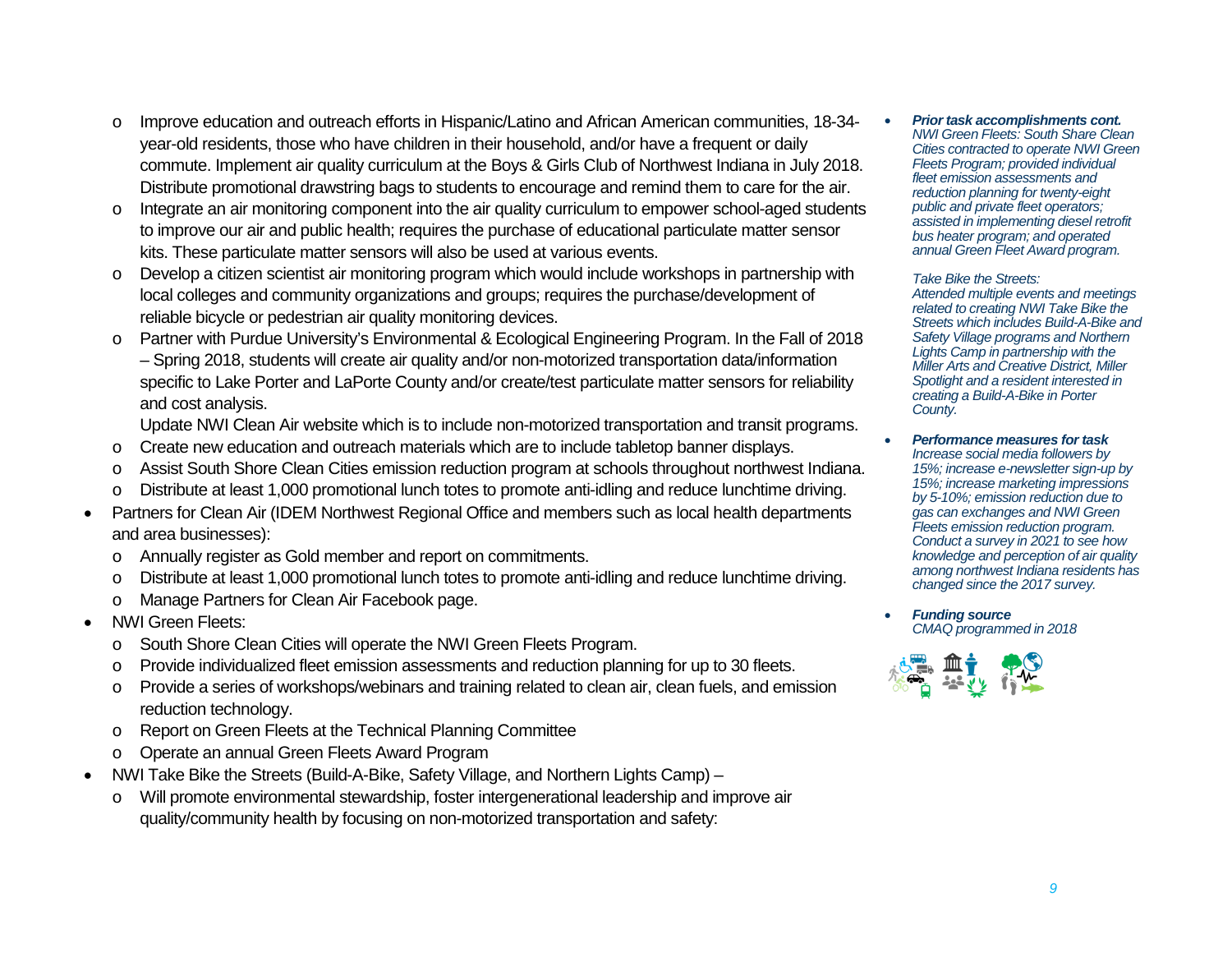- Distribute 75,000 Greenways + Blueways 2020 bike maps, 2,000 bike pins, and 1,000 walker pins to encourage and promote active/nonmotorized transportation.
- Partner with local police departments, Tri-Town Safety Village, Hammond Police Department Safety Village, Miller Safety Village, newly developed Safety Villages and Safe Routes to School and integrate Project Lightning Bug into their safety programs; distribute at least 1,000 bike safety lights to those who ride their bike at night or are interested in riding their bike at night.
- Sponsor existing and newly developed (planning/implementation stage) Safety Villages and Build-A-Bike programs to ensure the continuation and support of the program in Northwest Indiana and integrate air quality education. It is important to identify community members passionate about non-motorized/active transportation, safety, and air quality to sustain the newly developed Safety Villages and Build-A-Bike programs. NIRPC would like to see at least one new Safety Village and Build-A-Bike program established in underserved communities in Lake, Porter and LaPorte Counties.
- Create/promote regional events in Northwest Indiana with various partners that encourage non-motorized transportation (e.g. National Bike Challenge, Bike to Work Day, Bike to School Day, Walk to School Day, Bike to the Beach, Ride-a-Bike or Take-a-Hike).

#### *Public outreach:*

All of the Air Quality and Public Education Program initiatives are inclusive of all of the region's residents. All Title VI, Environmental Justice and ADA protect communities have access and opportunities to be a part of the programs and events. Some examples of outreach efforts include the Hammond Hispanic Community Committee, Boys & Girls Club of Northwest Indiana, School City of East Chicago, Gary Public Transportations Corporation, Tri-Town Safety Village, Hammond Police Department Safety Village. The outreach efforts are ongoing to build new relationships and strengthen existing relationships.

#### *Task deliverables:*

Increase knowledge and change perception of air quality among Northwest Indiana residents and businesses.